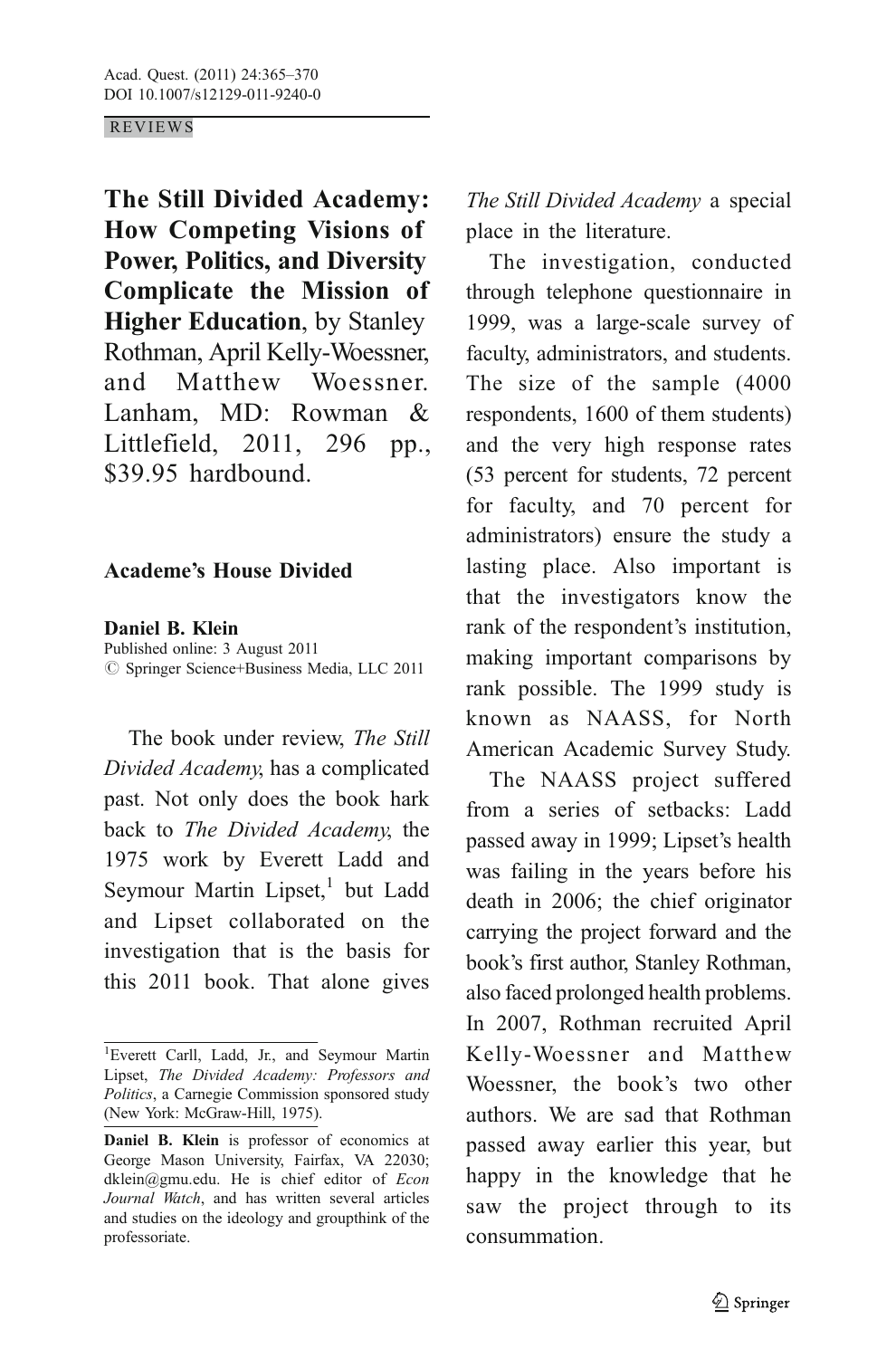Between 2002 and 2005 some results appeared in articles Rothman coauthored with, variously, Lipset, Neil Nevitte, and S. Robert Lichter. A 2005 article in *The Forum*, reporting ideological imbalance among faculty and publication-based evidence of ideological discrimination, was one of several conspicuous articles around that time criticizing the professoriate for being heavy on "liberals" and very light on conservatives and classical liberals/libertarians $^2$ 

According to a 2008 Chronicle of Higher Education article, the inheritors of NAASS, both associate professors in Pennsylvania, are a mixed couple: April Kelly-Woessner, a Democrat who never thought she could marry a conservative, and Matthew Woessner, a lifelong Republican and Fox News fan.<sup>3</sup> The couple actively work on academic ideology, apart from the Rothman project, and in 2011 punctuated the publication of The Still Divided Academy with an op-ed in the Washington Post, "Five Myths about Liberal Academia," one supposed myth being: "Conservative

academics are ostracized on campus."<sup>4</sup> The Woessners usually write together in a voice that is respectful to all sides, drawing from the insights of the establishment/Left, as well as from conservatives and classical liberals. Given The Still Divided Academy's roots in Ladd and Lipset and the ideological complexities of Lipset and Rothman, the NAASS project has fitting successors in the Woessners.

The place of the book is also complex in that it takes up a variety of topics, each related to questions in the NAASS; not only on professorial ideology, but also on perspectives on the role and mission of the university, perceptions of power and control within the university (or university governance), attitudes about campus diversity and affirmative action, and perceptions of academic freedom and people's willingness to discuss viewpoints.

Another important feature of the NAASS study is its firm basis for comparing professors and administrators. The authors of The Still Divided Academy note that most administrators are former professors, and indeed the results reflect the commonality: "We find

<sup>2</sup> Stanley Rothman, S. Robert Lichter, and Neil Nevitte, "Politics and Professional Advancement among College Faculty," The Forum 3, no. 1 (2005), article 2, [http://www.cwu.edu/~manwellerm/](http://www.cwu.edu/~manwellerm/academic%20bias.pdf) [academic%20bias.pdf.](http://www.cwu.edu/~manwellerm/academic%20bias.pdf)

<sup>3</sup> Robin Wilson, "Conservatives Just Aren't into Academe, Study Finds," Chronicle of Higher Education, February 22, 2008, F22.

<sup>4</sup> Matthew Woessner, April Kelly-Woessner, and Stanley Rothman, "Five Myths about Liberal Academia," Washington Post, February 25, 2011, [http://www.washingtonpost.com/wp-dyn/content/](http://www.washingtonpost.com/wp-dyn/content/article/2011/02/25/AR2011022503169.html) [article/2011/02/25/AR2011022503169.html](http://www.washingtonpost.com/wp-dyn/content/article/2011/02/25/AR2011022503169.html).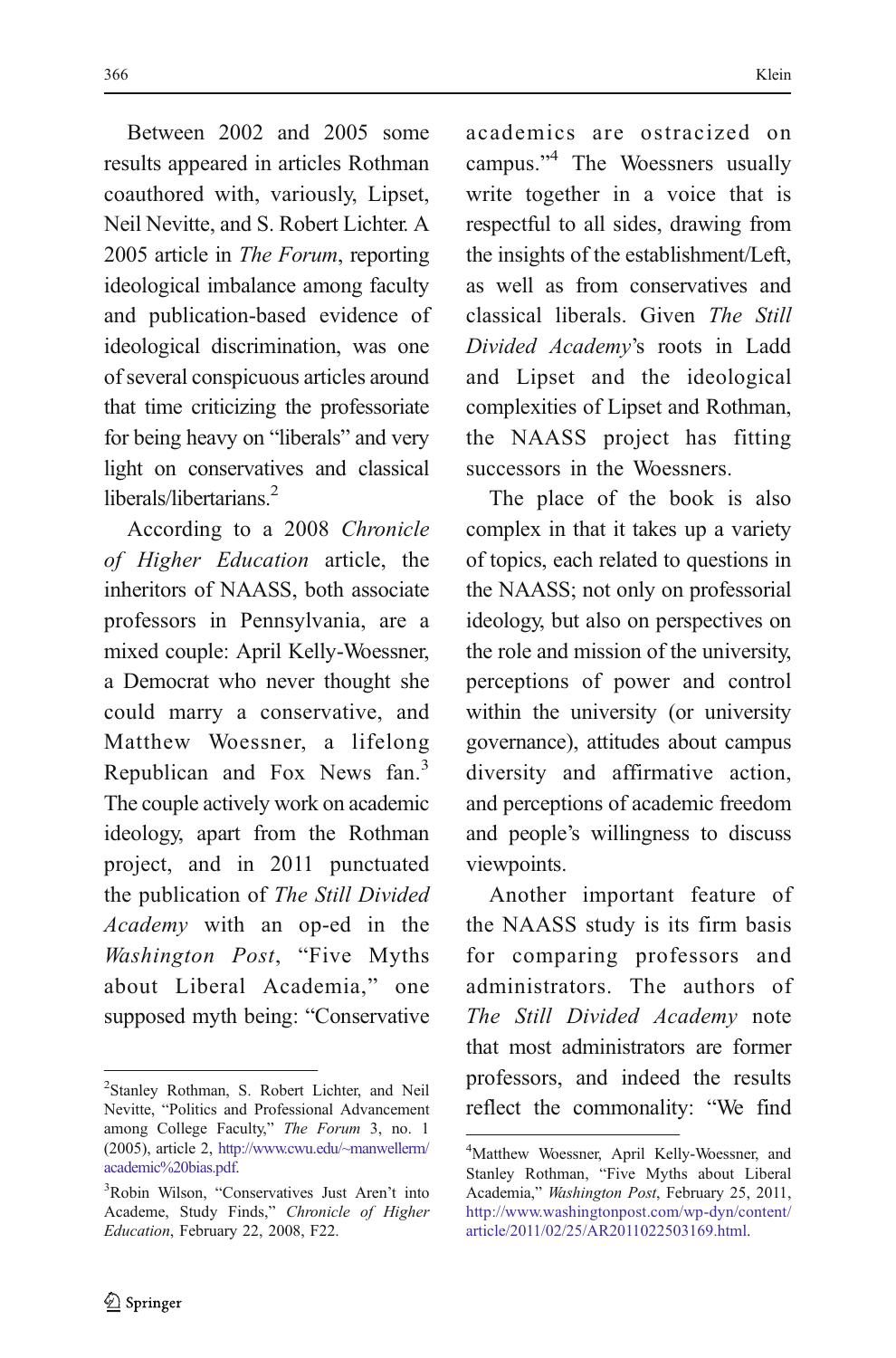little evidence that administrators serve to moderate the views of the faculty. In terms of party affiliation, our survey reveals no significant difference….On the social policy issues, administrators echo the views of the faculty."

The survey was also given to students, so there are various comparisons to draw. On the statement, "The less government regulation of business the better," 53 percent of the students, while only 36 percent of the faculty, agreed (strongly or somewhat). Identification as Republican was 26 percent among students, 11 percent among faculty, and 12 percent among administrators.

The authors had to make a choice about whether to focus on discussing the 1999 findings, as opposed to supplementing those findings with those of studies done since 1999, and they decided to take the former course, in the reasonable assumption that these things change slowly. Moreover, the information is valuable in considering trends. The book should certainly be on the shelf of anyone with an abiding interest in any of the important higher education questions it addresses.

Because the book is based on 1999 snapshots, it does not have longitudinal data about, say, how an

individual student changes through time. However, the student data includes year-in-school, and the data set is large enough to pick up some statistically significant differences between the cohorts. For example, more-senior students, relative to less-senior students, are slightly more inclined to agree that "Homosexuality is as acceptable a lifestyle as heterosexuality" and slightly less inclined to agree that "The government should work to reduce the income gap between rich and poor" and "The government should work to ensure that everyone has a job."

The book, then, addresses a wide variety of higher education issues, and considers different groups (faculty, administrators, and students), which allows for a variety of comparisons to be made. Here I highlight a few specifics on campus ideology, but there are findings on many other higher education issues.

NAASS contained a question asking the respondent to place himself on a ten-point scale, "Left to Right," but that question was asked only of those who had answered "Yes" to the preceding question: "When it comes to political matters, do you ever think of yourself in terms of Left and Right?" As it happens, only 64 percent of the respondents moved on to the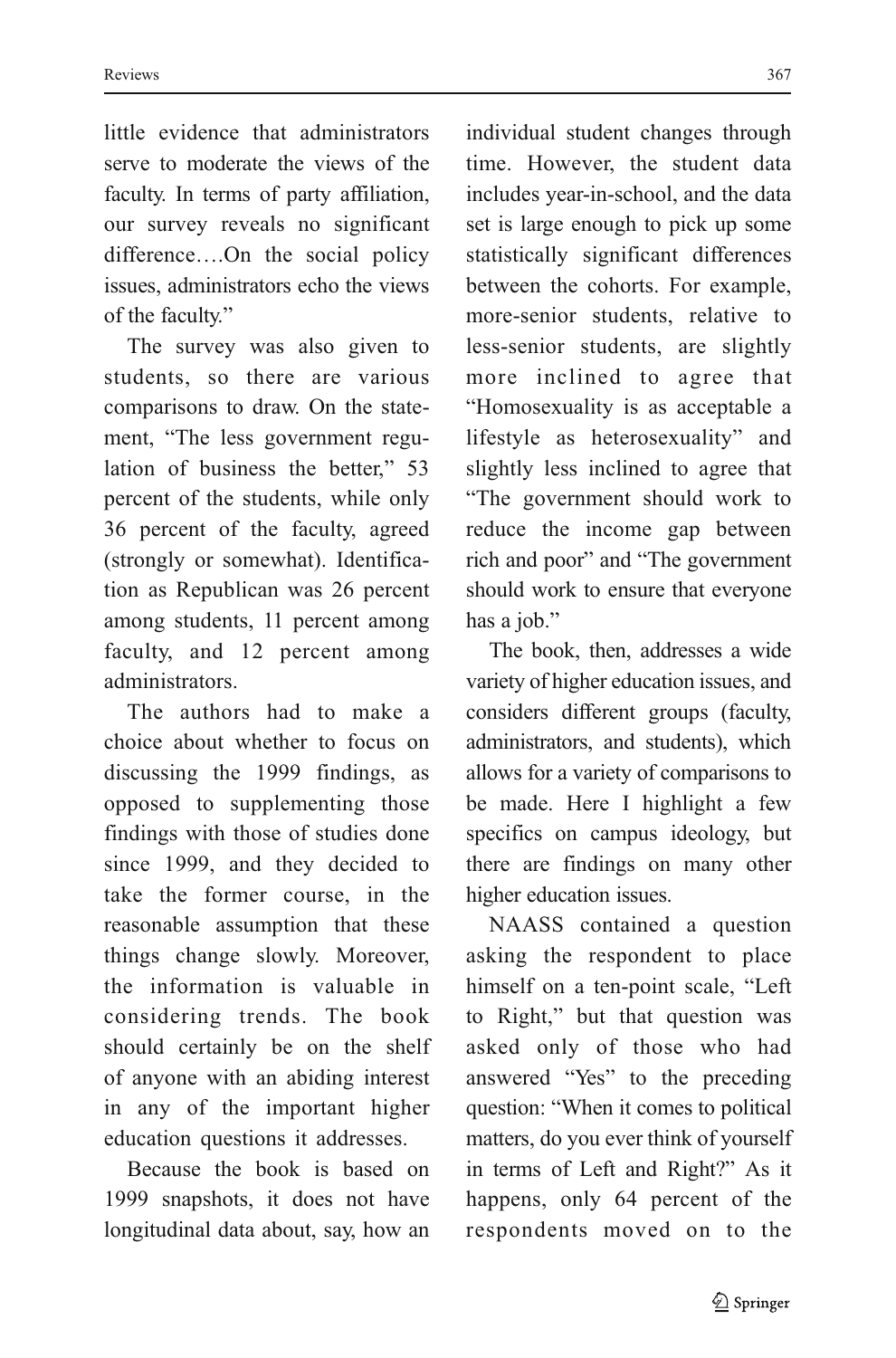Left-Right self-placement question, limiting the usefulness of that question. The problems seem to have led the authors of The Still Divided Academy to omit these two questions entirely. (The matter, including a related admission about a problem in the 2005 article in The Forum, is explained only in Rothman and Lichter's chapter in The Politically Correct University).<sup>5</sup> As one who dislikes the Left-Right and, even more, the liberal-conservative framework, I am keenly interested in the fact that 36 percent of respondents said "No" to "When it comes to political matters, do you ever think of yourself in terms of Left and Right?" I regret that the authors do not treat the matter in the book.

Thus the authors work often with the hardy and transparent variable of party identification. The breakdown is done by broad field—humanities, social science, etc.—and not, alas, by departments. In the humanities, the ratio of those identifying themselves as Democrat to those identifying as Republican in response to the NAASS survey is 12 to 1, in the social sciences 6.5 to 1. The ratios go up slightly as the age of the professor

goes down, so unless there is some tendency, on balance, for Democrats to turn Republican, the ratios will be even higher in the future.

There are also many identifying as "Independent," about 28 percent, but other research shows that most of such respondents vote Democratic. Also, the authors use general population surveys to compare Republican professors to Republicans at large, which show that the former much more often agree that the government should work to reduce the income gap between rich and poor.

The Republican professors are also somewhat more often pro-choice and accepting of homosexuality than Republicans at large. Still, only 25 percent of Republican professors agree, strongly or somewhat, that homosexuality is as acceptable a lifestyle as heterosexuality.

Another finding is that the faculty Democrat-to-Republican ratios rise as we go up the academic pyramid. Although the authors say the effect is "relatively modest," I think the magnitude is actually quite significant (an economist like me sees a large loss in utility in a few less in the number of Republicans when they are so scarce).

Since we know that the top-ranked universities have vastly disproportionate influence, this result is important. I wish that

<sup>5</sup> Stanley Rothman and S. Robert Lichter, "The Vanishing Conservative—Is There a Glass Ceiling?" In The Politically Correct University: Problems, Scope, and Reforms, ed. Robert Maranto, Richard E. Redding, and Fredrick Hess (Washington, DC: AEI Press, 2009), 65.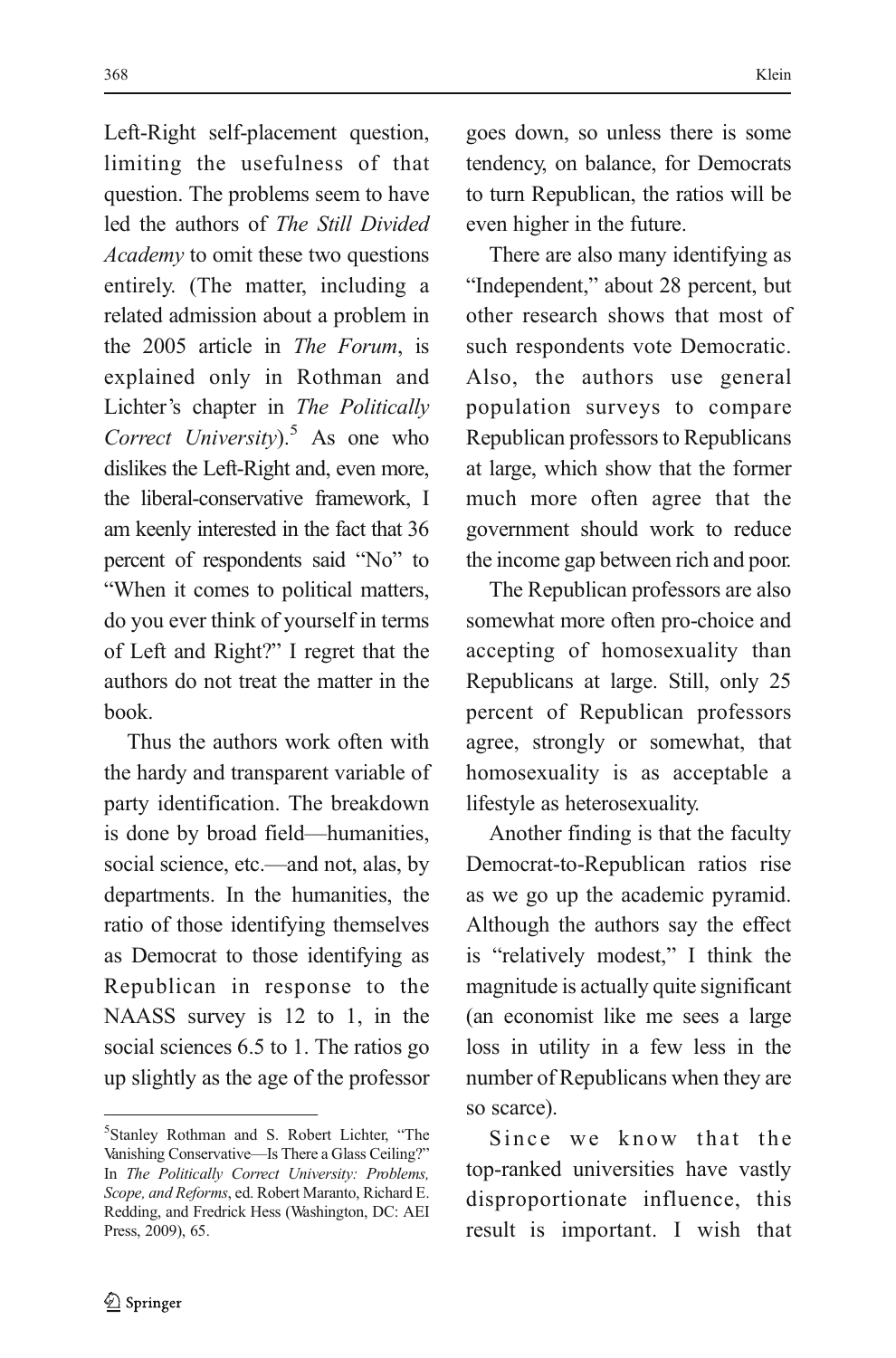The Still Divided Academy provided a breakdown combining Democrat-to-Republican, fields of study, and rank. The authors report that six months following the release of the book the full data will be provided at the Roper Center database at the University of Connecticut.

I was struck by the results on "More environmental protection is needed, even if it raises prices or costs jobs." Among humanities professors, 95 percent agreed (strongly or somewhat) with this statement, as did 91 percent of social science professors. These percentages alone tell us so much. With agreement rates that high, we get a sense of what most of the "independents" and "others" on the party question must be like, as well as what many campus Republicans must be like.

As for "The less government regulation of business the better," 23 percent of the humanities professors and 26 percent of social science professors agreed with it. These results are interesting, but perhaps hard to interpret because of the lack of specificity. Also, as usual, women proved to be more often Democratic and interventionist in their responses.

The NAASS findings that are most striking, and most challenging to classical liberal and conservative critics, concern the question about

unfair treatment based on political views: "just over 2 percent of [faculty] respondents believe that they have been treated unfairly as a result of political beliefs," and that belief is no more common among Republicans than among Democrats. Also, only 7 percent of Republican faculty respondents report a problem (either fairly serious or very serious) of discrimination against those with "right-wing political views," and similarly mild findings pertain to self-censorship.

These findings need to be taken seriously by those—like me—who suspect pervasive biases against classical liberals and conservatives. The Still Divided Academy does not attempt to integrate the findings of other studies, but on the subject of discrimination there are, in fact, several that cut the other way. With respect to perceived discrimination, for example, Bruce L.R. Smith, Jeremy D. Mayer, and A. Lee Fritschler found "very conservative" professors five times more likely to think a preference for hiring and promoting "liberal" professors existed at their institution than "very liberal" professors thought such preference existed for "conservative" professors (although the "very conservative" were no more likely than the "very liberal" to perceive discrimination against